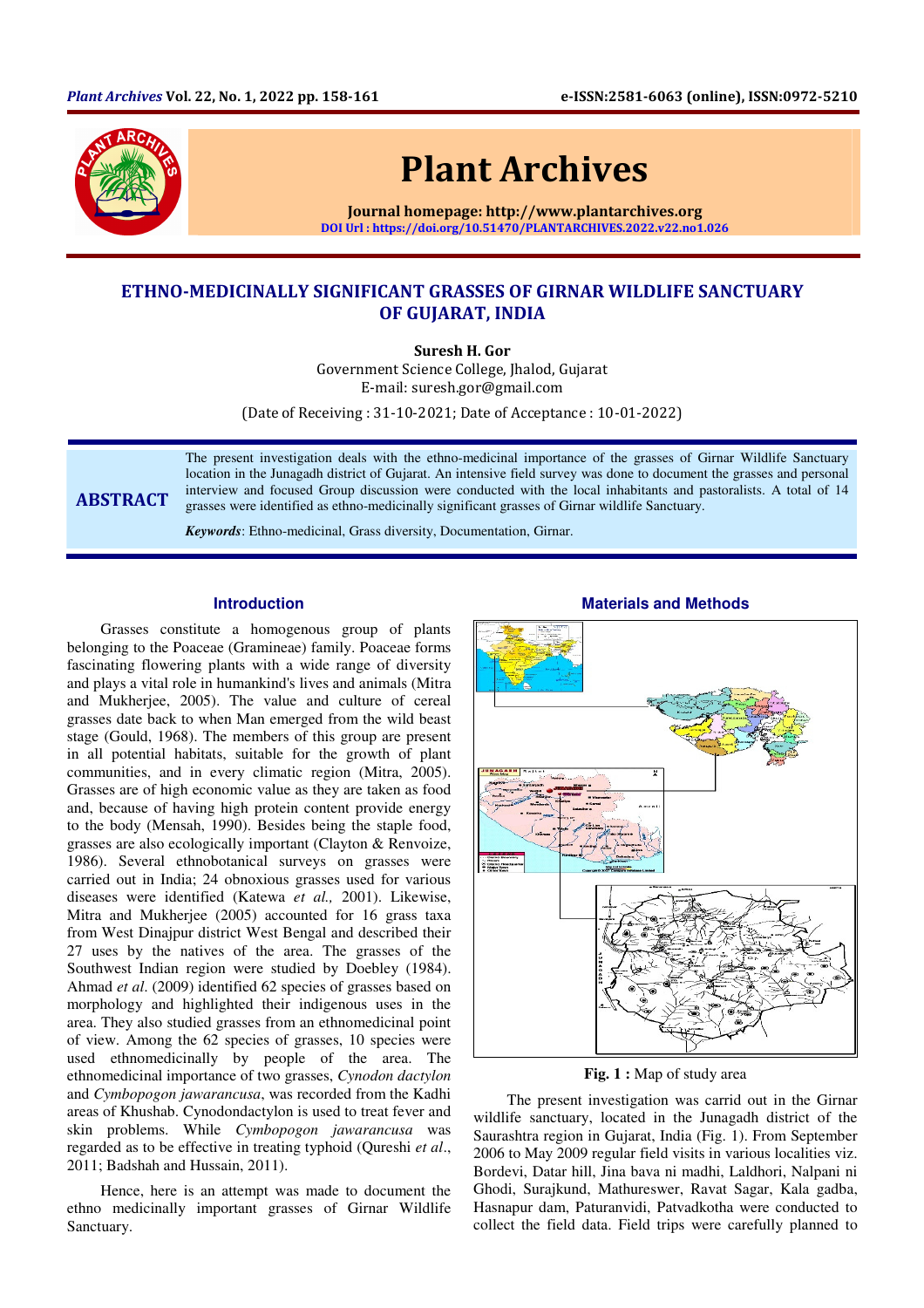cover all season data on the plants' availability and related secondary information on their traditional uses. The forested areas maps were used to explore the grasses diversity from study area. To identify various grasses the published floras, manual and other unpublished research reports were used. Plants sample were also collected and prepared herbarium sheets. Prepared herbarium sheets were deposited at Department of Marine Science, Bhavnagar University, Bhavnagar.

To document the traditional knowledge, personal interview and focused group discussion were conducted with local inhabitants and noted all the information in open-ended questionnaire.

#### **Results and Discussion**

Fourteen grass species were recorded to be used by locals for different medicinal purposes. All the ethno medicinally important grass species are mentioned below as: their scientific name, family, local name, flowering and fruiting season, field notes, description of the plant, parts used, and uses.

#### **(1)** *Aristida adscensionis* **Linn.**

**Family:** Poaceae

**Local name:** Uthlanpado

**Fls & Frs:** August to March

**Field note:** Common in the study area during monsoon season.

**Description:** An annual or perennial, stem densely tufted, very slender erect or ascending simple or branched. Leaves convolute filiform, smooth or scaberulous sheaths smooth, ligule of fine shoot hairs. Panicles contracted subsecund rachis filiform smooth, branches short.

**Part Used:** Leaf, seed, root, whole plant.

**Ethno medicinal uses :** 1) Decoction of the root in calculus, urinary bladder inflammation, urinary tract infections, diarrhea, and leucorrhoea. 2) Seeds are helpful in diarrhea, dysentery, and diabetes. 3). Plant ash with honey is given in cough and asthma. 4) Leaf paste is applied on boils, inflammations, and poisonous insect or animal bites.

#### **(2)** *Bambusa stricta* **Roxb.**

Syn. *Dendrocalamus strictus* (Robisx) Ness.

**Family:** Poaceae

**Local name:** Vans, nakorvans

**Fls & Frs:** August to March.

**Field note:** Common in the study area.

**Description:** Thorny, fublect,trees, culm stout. Leaves linear, linear-lanceolate, glabrous or puberulous beneath, scabrous on one or both margins ciliate on round base. Panicle ample, spikelets, glabrous, suberect, lanceolate in loose clusters

**Chemical composition:** Protein carbohydrates, calcium, phosphorus, iron, magnesium, chlorine, thiamin, vitamin -c

Part used: Leaves, roots, leaves, sprouts, grains.

**Biological activities:** Sweet, astringent, cooling, laxative, depurative, diuretic, tonic, and acrid.

#### **(3)** *Cenchru spennisetiformis* **L.**

**Family:** Poaceae.

**Local name:** Dhaman

**Fls & Frs:** August to January

**Field note:** Common in the study area during monsoon season

**Description:** perennial tufted glabrous herbs. Leaves narrowly linear-lanceolate, glabrous, finely acuminate, and sparsely hairy to nearly glabrous. Racemes solitary, terminal. Spikelets glabrous.

**Part Used:** Leaves

**Ethno medicinal uses** : 1) leaf extract with honey in cough, bronchitis, asthma, tuberculosis. 2) leaf juice is also used in pyorrhoea, peptic, ulcer, bleeding, menorrhagia, and piles. 3) Leaves are used in jaundice, diarrhea, leukoderma, leprosy, vomiting, fever, rheumatism, diabetes, dropsy, inflammation, and malaria.

#### **(4)** *Chloris virgata* **Sw. Fl**

**Family:** Poaceae

**Fls & Frs:** August to December.

**Field note:** Common in study area.

**Description:** An erect or geniculately ascending herbs, creeping and rooting at nodes towards the base. Leaves flat acute, linear glabrous at length, spikes erect crowded at the end of the peduncle, fine rachis angular.

**Part used:** Whole plant

**Ethnomedicinal Uses:** Decoction of the plant or root is used as an additional to bath to treat cold and rheumatism.

#### **(5)** *Cynodon dactylon* **(L.)**

**Family:** Poaceae.

**Local name:** Dharo, Durva.

**Fls & Frs:** Major part of the year.

**Field note:** Common in dry places of the study area.

**Description:** Perennial, creeping and rooting herbs. With slender erect. Leaves short, rigid distichous. Spikes slender, often purplish peduncle. Spikelets linear smooth sessile. Flowering glume relatively longer and broader, boat-shaped. Chemical Composition: β–sitosterol, D–glucoside, stigmasterol acetate, phyton, sodium, β-ionone, 2–propionic, 4-hydroxybenzoic, 2-propionic acid.

**Part used:** The whole plant.

**Biological Activities:** Astringent, diuretic, demulcent, aperient, haemostatic, suppurative.

**Ethnomedicinal uses:** 1) Decoction of the root is given in urinary problems. 2) Decoction of the whole plant is given in fever, cold and cough.

**(6)** *Cymbopogon martini* **(Roxb.)** 

**Family:** Poaceae

**Local name:** Roshaghas

**Fls & Frs:** August to December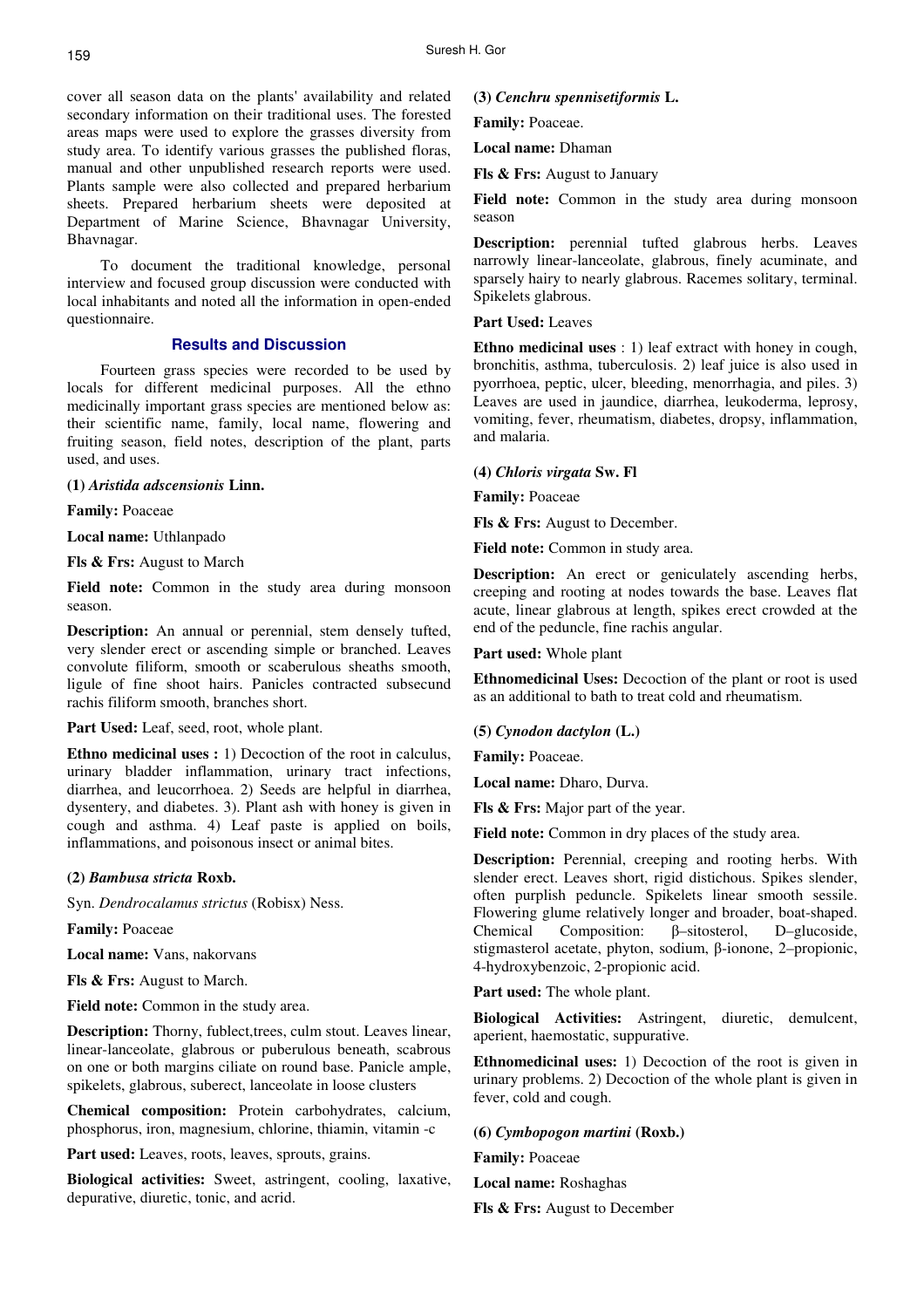**Field note:** Common in the study area during monsoon season.

**Description:** Root perennial, with long wiry fibers, leaves very long tapering, Smooth, delicate texture spike spathaceous, terminal interrupted racemes.

**Chemical composition:** Geraniol, butyrate, geranyl acetate, linalool

**Part Used:** Whole plant

**Biological Activities:** Bitter, acrid, diuretic, depurative, febrifuge, carminative.

#### **(7)** *Desmostachya bipinnata* **(L.).**

**Family:** Poaceae

**Local name:** Dabh, Dabhado.

**Fls & Frs:** Major part of the year.

**Field note:** Throughout common in hot and dry places.

**Description:** rigid, tufted, perennial herbs. Leaves many basal, fascicled, very long, rigid long acuminate tips, filiform, margins hispid. Spikelets sessile, biseriate, green often tinged, violet-purple or whole panicle violet purple.

**Chemical Composition:** Protein, crude fiber.

**Part Used:** Whole plant

**Biological Activities:** Bitter, sweet, cooling, diuretic, astringent, stimulant, acrid, aphrodisiac.

**Ethnomedicinal uses:** 1) Root decoction is employed in asthma, jaundice. 2) Clubs are useful in dysentery, strangury. 3) Culms are useful in dysentery.

## **(8)** *Eragrostis diarrihena* **(Schult.)**

**Family:** Poaceae.

**Fls & Frs:** November to March.

**Field note:** Throughout common in moist places of the study area.

**Description:** glabrous annual or perennial grass. Leaves narrow flat sheath glabrous close, ligule a fimbriate, membrane. Panicle erect contracted branches filiform, often tinged with red, pedicellate, rachilla articulate between the flowering glumes glabrous disarticulating from above downwards.

**Ethnomedicinal uses:** plant paste is applied on boils, swelling, erysipelas, ulcers and headache.

## **(9)** *Eragrostis japonica* **(Thunb.)**

**Family:** Poaceae.

**Fls & Frs:** throughout the year.

**Field note:** Common in the study area.

**Description:** glabrous annual or perennial grass. Leaves narrow flat sheath glabrous close; ligule a fimbriate, membrane. Panicles which are made up of whorled branches and lemna less than 0.2 cm long.The flowering glumes glabrous disarticulating from above downwards.

**Part Used:** Whole plant.

**Ethnomedicinal uses:** 1) Decoction of plant is useful in

burning sensation, flatulence, colic,dyspepsia, helminthiasis, bleeding piles, strangery, knee joints pain, gonorrhoea, fever and leprosy. 2) Juice of plant is given in diabetes. 3) Paste of plant orpoultic of plant is applied on boils, swelling, erysipelas, ulcers and headache.

**(10)** *Eragrostis tremula* **(Lam.)** 

**Family:** Poaceae.

**Fls & Frs:** August to February

**Field note:** Common in the study area.

**Description:** annual tufted, slender erect or geniculate, ascending, glabrous. Leaves linear-lanceolate, tapering to a fine point sheaths bearded at the mouth. Panicles large, ovate, very diffuse branches solitary filiform. Spikelets straight or falcate, linear, compressed silvery – white or pale – brown.

**Chemical Composition:** Protein, carbohydrates.

**Part Used:** The whole plant.

**Biological Activities:** Diuretic.

**Ethnomedicinal uses:** The whole plant is used in dysentery and menorrhagia.

#### **(11)** *Imperata cylindrica* **L.**

**Family:** Poaceae.

**Local name:** Sar – ghas, chhai.

Fls & Frs: October to May.

**Field note:** Common in study area.

**Description:** erect, simple, slender herbs with creeping stoloniferous rootstocks. Leaves narrowly, linear, flat, glabrous. Panicles spike-like, cylindric, compact branches and branchlets numerous, crowded appressed Spikelets lanceolate.

**Part Used:** Rhizome.

**Biological Activities:** Diuretic, febrifuge.

**Ethnomedicinal Uses:** Decoction of the rhizome is used for urodynia.

#### **(12)** *Panicum antidotale* **Retz.**

**Family:** Poaceae.

**Local name:** Dhunsado, dhun.

**Fls & Frs:** Throughout the year

**Field note:** A common conspicuous grass throughout the area growing amongst Capparis and other shrubs, bushes and hedges.

**Description:** tall perennial grass, reaching 1.5 m high from creeping often stout and thick rootstock. Culms solid, woody lerat smooth, thickened at nodes. Leaves linear, flat, tapering from the rounded base to fine point, rigid, smooth glabrous on both surfaces. Panicles effuse, pyramidal rachis very slender, angular glabrous or slightly scabrous, branches usually fascicled rarely solitary. Spikelets laxly crowded, ovoid, acute glabrous.

**Part Used:** Whole plant.

**Biological Activities:** Antidote, antiseptic, fumigant.